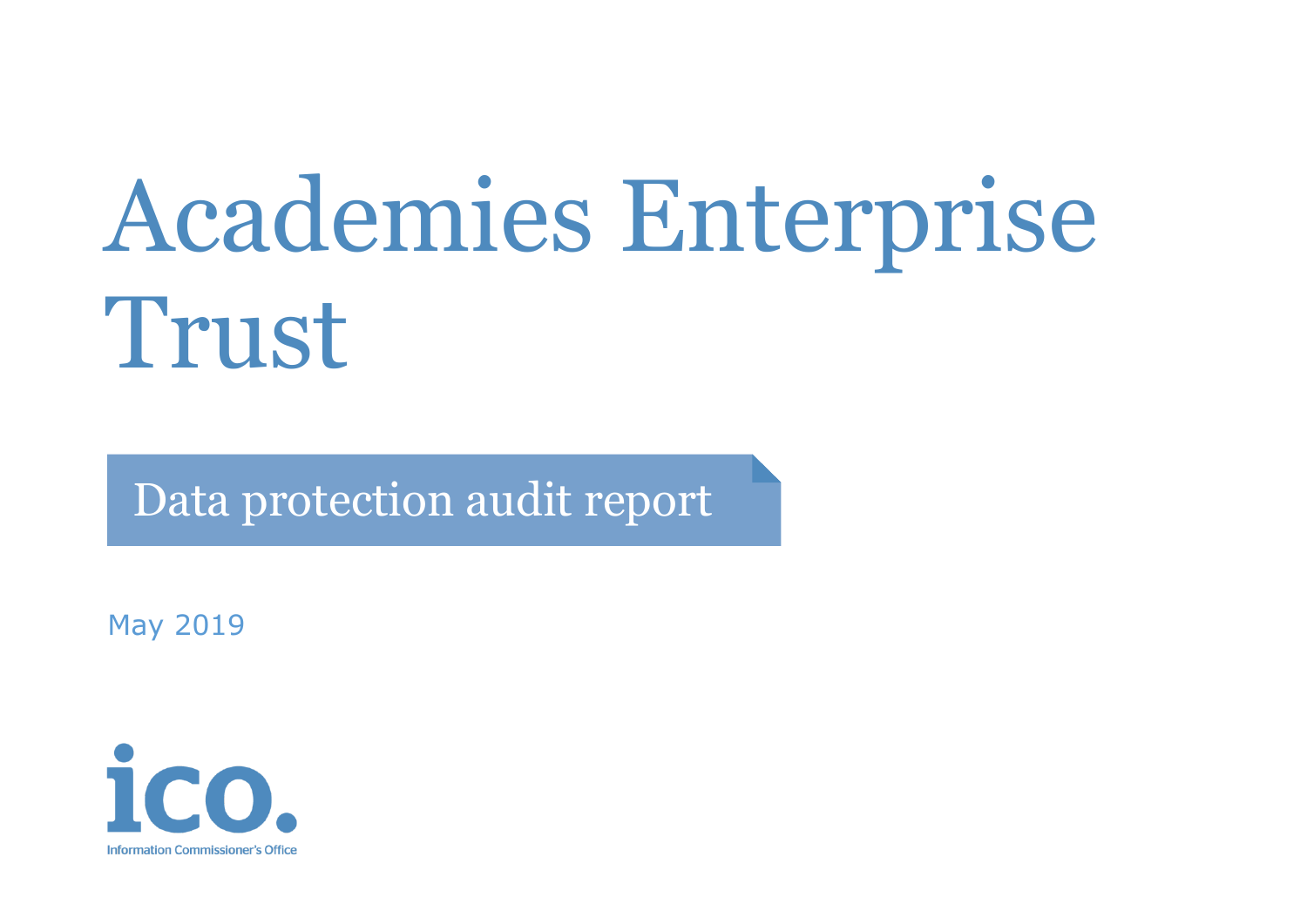# Executive summary



## Audit Methodology

The Information Commissioner is responsible for enforcing and promoting compliance with the General Data Protection Regulation (GDPR), the Data Protection Act 2018 (DPA18) and other data protection legislation. Section 146 of the DPA18 provides the Information Commissioner's Office (ICO) with the power to conduct compulsory audits through the issue of assessment notices. Section 129 of the DPA18 allows the ICO to carry out consensual audits. The ICO sees auditing as a constructive process with real benefits for controllers and so aims to establish a participative approach.

Academies Enterprise Trust (AET) agreed to a consensual audit by the ICO of its processing of personal data. An introductory meeting was held on 17 December 2018 with representatives of DAT to discuss the scope of the audit.

Telephone interviews were conducted on 6 March 2019 and 7 March 2019 prior to the onsite visit. The audit fieldwork was undertaken at AET Offices, London, and Aylward Academy, London, between 12 March 2019 and 13 March 2019.

The purpose of the audit is to provide the Information Commissioner and AET with an independent assurance of the extent to which AET, within the scope of this agreed audit, is complying with data protection legislation.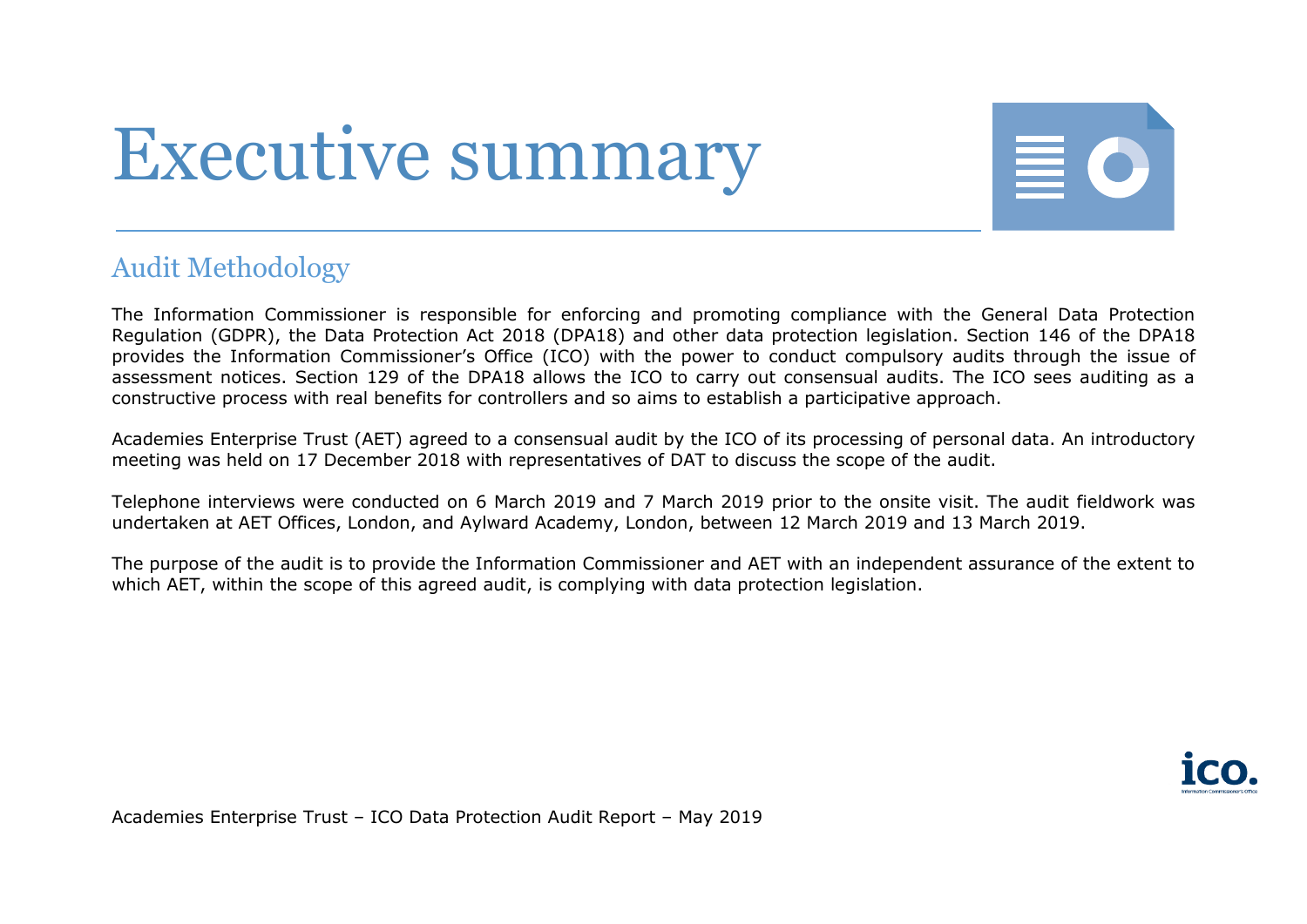It was agreed that the audit would focus on the following area(s):

| <b>Scope Area</b>           | <b>Description</b>                                                                                                                                                                                                                                                                                                 |
|-----------------------------|--------------------------------------------------------------------------------------------------------------------------------------------------------------------------------------------------------------------------------------------------------------------------------------------------------------------|
| Governance & Accountability | The extent to which information governance accountability, policies and<br>procedures, performance measurement controls, and reporting mechanisms to<br>monitor data protection compliance to both the GDPR and national data protection<br>legislation are in place and in operation throughout the organisation. |
| Data Sharing                | The design and operation of controls to ensure the sharing of personal data<br>complies with the principles of all data protection legislation.                                                                                                                                                                    |
| Training & Awareness        | The provision and monitoring of staff data protection, records management and<br>information security training and the awareness of data protection regulation<br>requirements relating to their roles and responsibilities.                                                                                       |

The audit was conducted following the Information Commissioner's data protection audit methodology. The key elements of this are a desk-based review of selected policies and procedures, on-site visits including interviews with selected staff, and an inspection of selected records.

Where weaknesses were identified recommendations have been made, primarily around enhancing existing processes to facilitate compliance with data protection legislation. In order to assist AET in implementing the recommendations each has been assigned a priority rating based upon the risks that they are intended to address. The ratings are assigned based upon

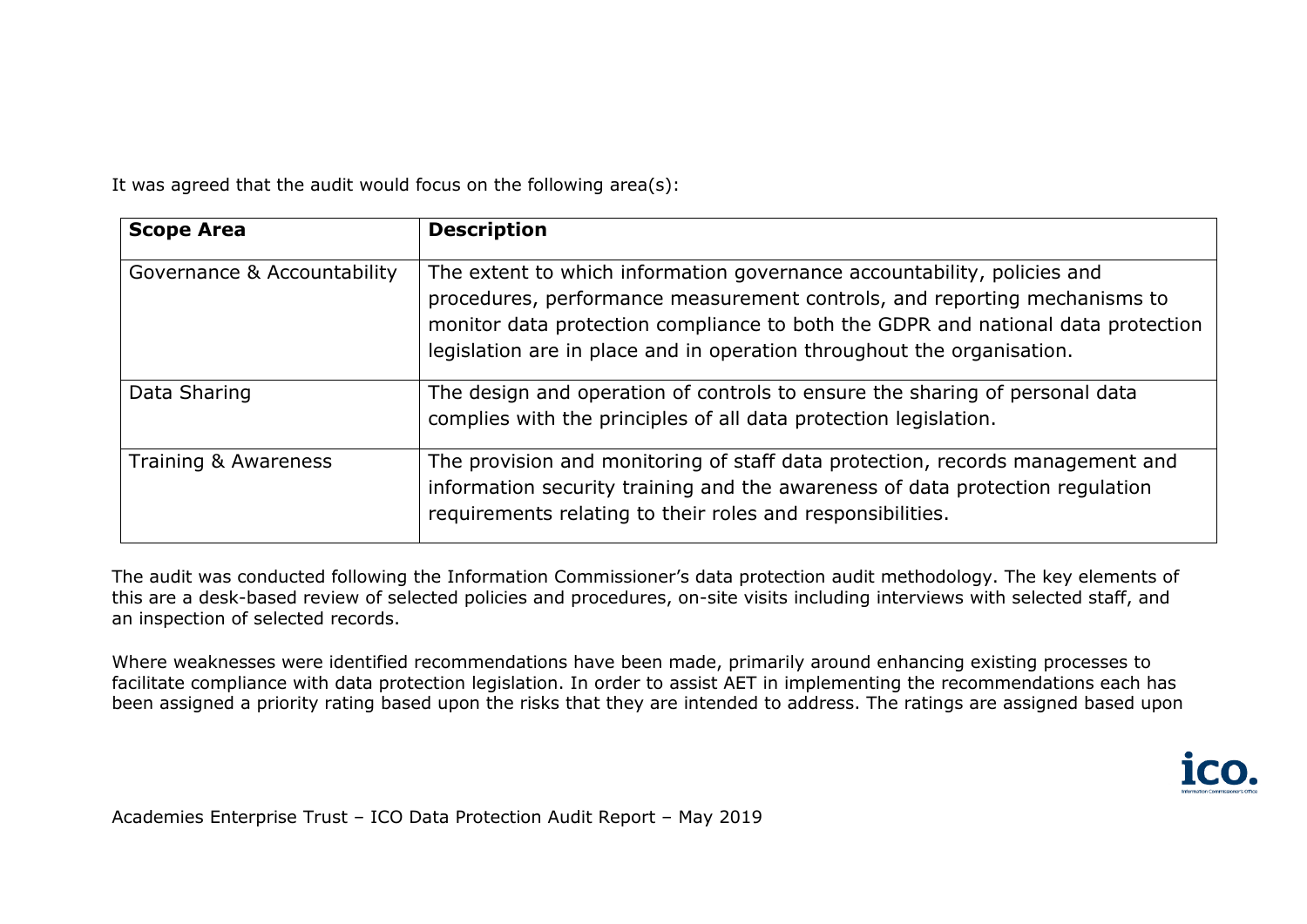the ICO's assessment of the risks involved. AET's priorities and risk appetite may vary and, therefore, they should undertake their own assessments of the risks identified.

# Audit Summary

| <b>Audit Scope Area</b>     | <b>Assurance Rating</b> | <b>Overall opinion</b>                                                                                                                                                                                                                                                                               |
|-----------------------------|-------------------------|------------------------------------------------------------------------------------------------------------------------------------------------------------------------------------------------------------------------------------------------------------------------------------------------------|
| Governance & Accountability | Reasonable              | There is a reasonable level of assurance that processes and procedures<br>are in place and are delivering data protection compliance. The audit has<br>identified some scope for improvement in existing arrangements to<br>reduce the risk of non-compliance with data protection legislation.      |
| Data Sharing                | Limited                 | There is a limited level of assurance that processes and procedures are in<br>place and are delivering data protection compliance. The audit has<br>identified considerable scope for improvement in existing arrangements<br>to reduce the risk of non-compliance with data protection legislation. |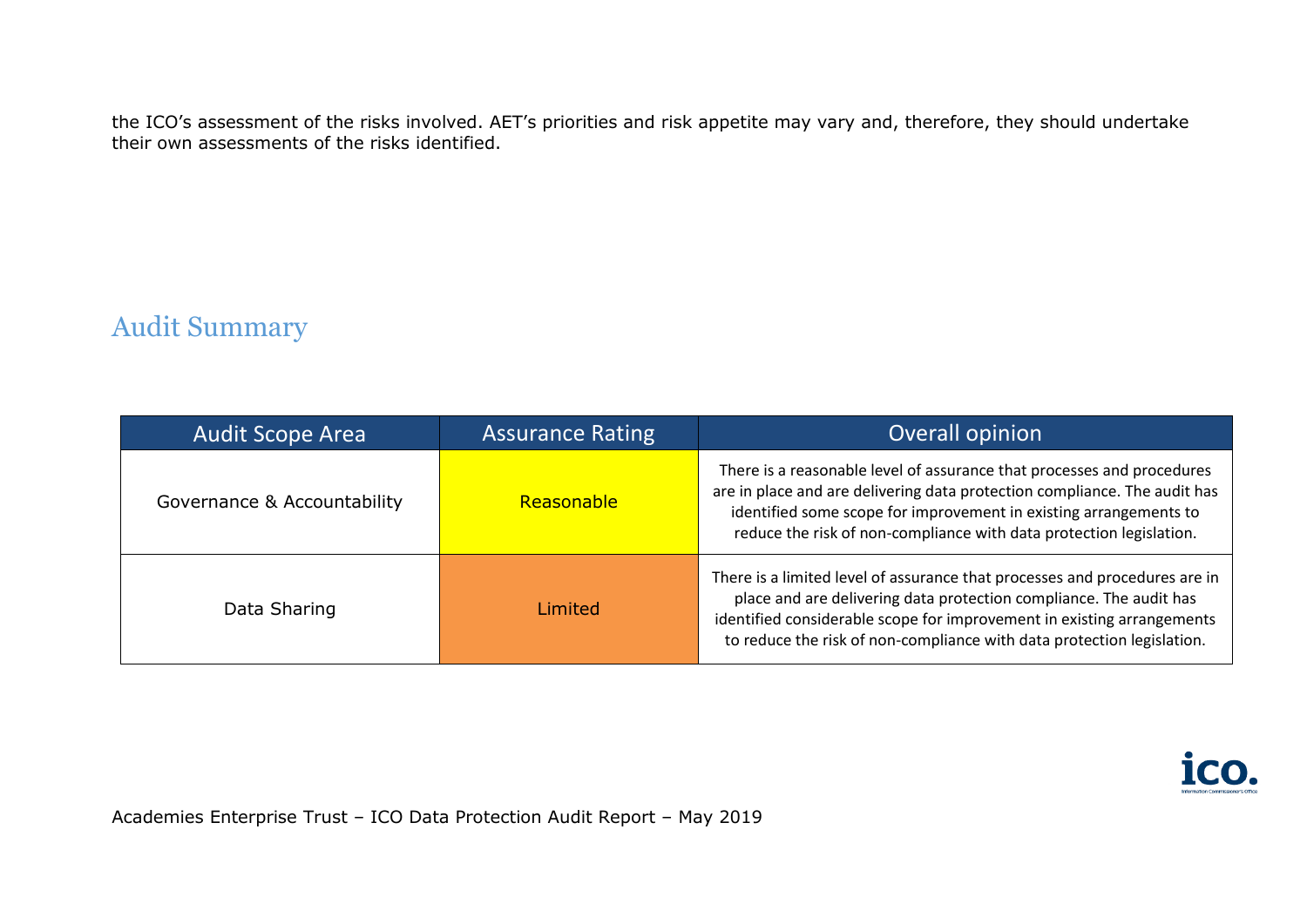| Training & Awareness | <b>Reasonable</b> | There is a reasonable level of assurance that processes and procedures<br>are in place and are delivering data protection compliance. The audit has<br>identified some scope for improvement in existing arrangements to<br>reduce the risk of non-compliance with data protection legislation. |
|----------------------|-------------------|-------------------------------------------------------------------------------------------------------------------------------------------------------------------------------------------------------------------------------------------------------------------------------------------------|
|----------------------|-------------------|-------------------------------------------------------------------------------------------------------------------------------------------------------------------------------------------------------------------------------------------------------------------------------------------------|

Priority Recommendations

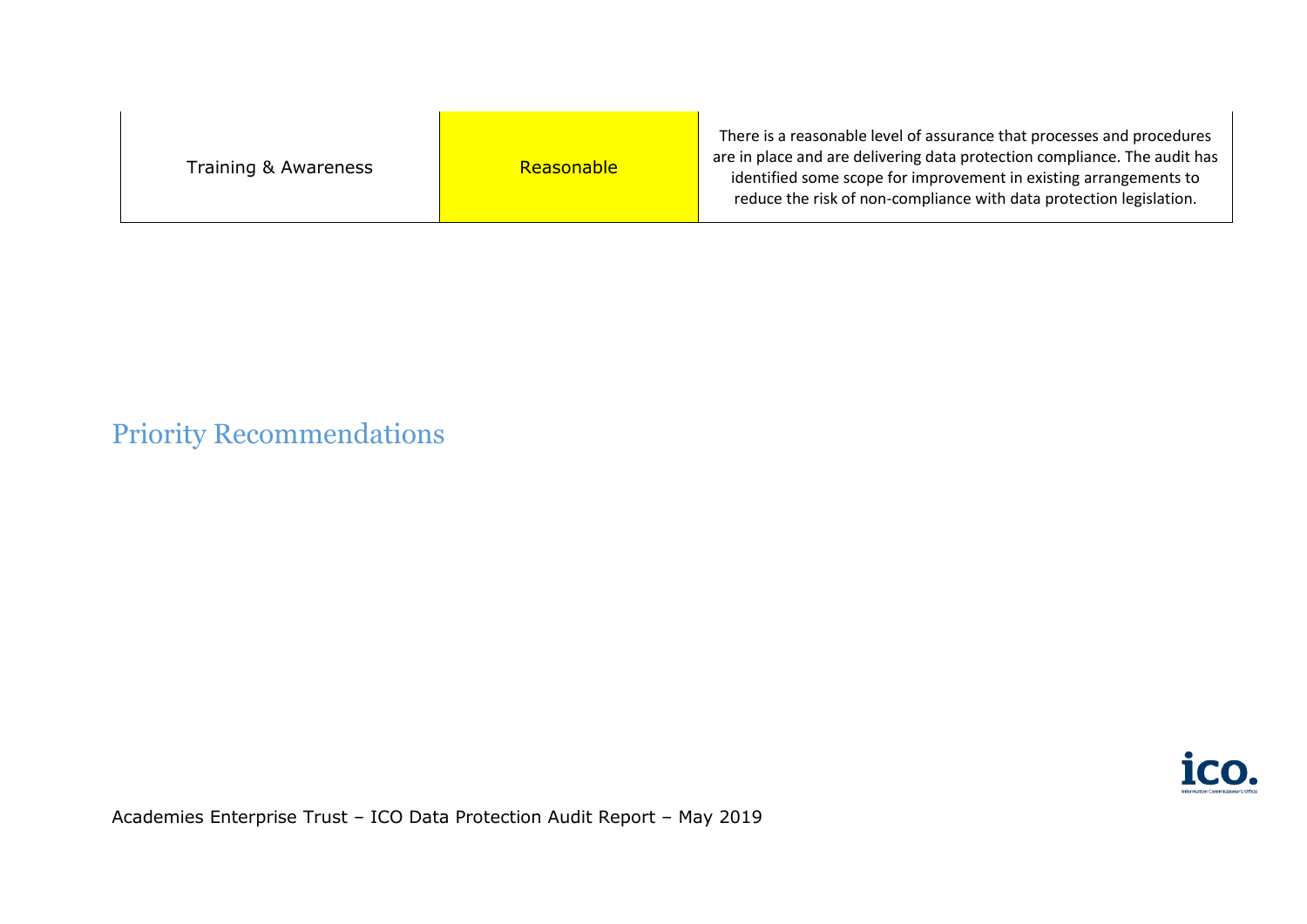

### Areas for Improvement